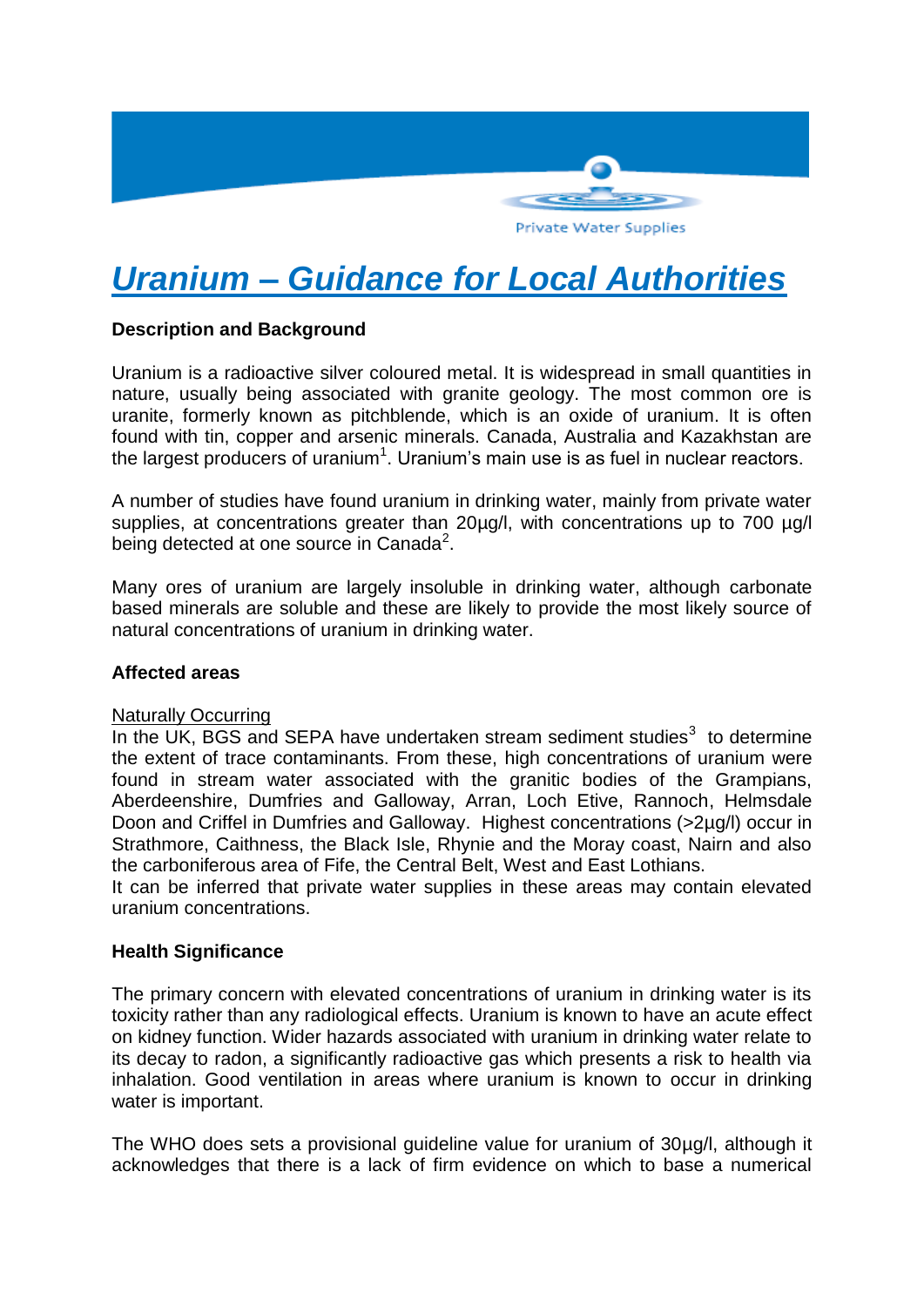standard. This value supersedes an earlier, lower, guideline value of 15µg/l. The USEPA sets an MCL standard of 30µg/l for uranium.

The EU currently does not set a standard for uranium in drinking water, although this may be under review.

#### **Risk Assessment and Monitoring**

The Private Water Supply Regulations do not require routine monitoring for uranium. However the Regulations require that the water does not contain any substance at a concentration or value which would constitute a potential danger to public health. If the monitoring local authority considers that uranium may be present if would be prudent to include it during audit monitoring.

Where uranium occurs naturally it is likely to be ubiquitous across the area and an alternative type of source should be sought. Point source contamination due to industry such as the combustion of coal products could be remediated or an alternative, less contaminated source sought.

#### **Options for resolving at source**

Although removal by coagulation and sedimentation methods may be possible, studies suggest it is highly pH dependent. It is also less likely to be practical for small water supplies. As uranium is only a risk when ingested (it cannot be inhaled or absorbed through the skin), point of use treatment at taps used for drinking may be a more effective control measure<sup>4</sup>. The risk from radon gas should also be considered in any supply where uranium is present in significant concentrations.

#### **Treatment**

Point of use treatment options for uranium consist mainly of reverse osmosis and anionic ion exchange<sup>5</sup>. The former may be simpler for domestic situations as minimal chemical consumables are required, although neither options are maintenance free. Adsorption onto GAC or other media may be effective where uranium concentrations are lower and could be considered for its simplicity, although removal rates are less certain than for the other methods.

#### **References / Further reading**

<sup>1</sup> World Nuclear Association 2012. *Uranium Mining Overview*. World Nuclear Association website: http://www.world-nuclear.org/info/nuclear-fuel-cycle/mining-ofuranium/uranium-mining-overview/

*<sup>2</sup>*WHO 2004*. Uranium in Drinking-water, Background document for development of WHO Guidelines for Drinking-water Quality*. WHO/SDE/WSH/03.04/118

<sup>3</sup> Macdonald, A M, Fordyce, Fm, Shand, P And Ó Dochartaigh, B É. 2005. *Using geological and geochemical information to estimate the potential distribution of trace elements in Scottish groundwater* BGS / SEPA Groundwater Programme Commissioned Report CR/05/238N